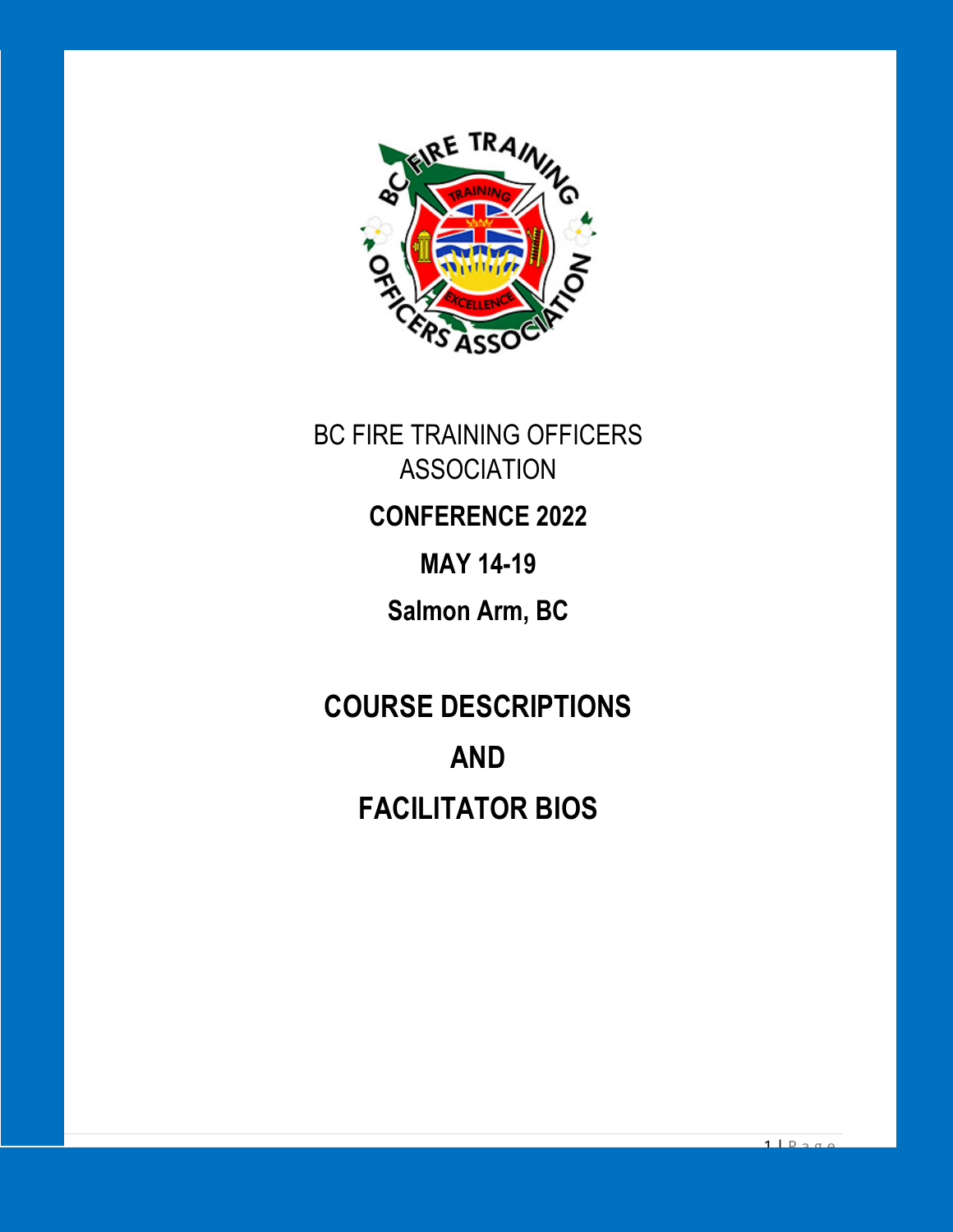## **TABLE OF CONTENTS**

| <b>COURSE#</b> | <b>COURSE NAME (Facilitator)</b>                                           | PAGE#          |
|----------------|----------------------------------------------------------------------------|----------------|
| 1401/1501      | (Jeff Snider, Practical 'N Tactical)<br><b>RIT</b>                         | 3              |
| 1402/1502      | STRATEGIES AND TACTICS (JIBC)                                              | 3              |
| 1403           | <b>WILDLAND TTT (OFC)</b>                                                  | $3 - 4$        |
| 1404/1504      | SURFACE WATER RESCUE (Dynamic Rescue)                                      | 4              |
| 1405/1505      | ROPE RESCUE ARTIFICIAL HIGHPOINTS (Ronin Rescue)                           | 5              |
| 1406/1506      | BLACK SUNDAY SELF RESCUE (Glenn Paley & Enzo Nanci)                        | 5-6            |
| 1407/1507      | FIRE DYNAMICS (Brandon Moberg)                                             | 6              |
| 1701/1711      | EMA-FR NEW SCOPE OF PRACTICE (Fire Medix)                                  | 6              |
| 1702/1712      | <b>ELECTRIC VEHICLE CONSTRUCTION (Kevin Patterson)</b>                     | $\overline{7}$ |
| 1703/1713      | FIRE DYNAMICS FOR THE AGGRESSIVE FIREFIGHTER (Brandon Moberg)              | $\overline{7}$ |
| 1704/1814      | JIBC's FSD's PROVINCIAL TRAINING APPROACH (JIBC)                           | $\overline{7}$ |
| 1705/1812      | NFPA ROPE RESCUE TRAINING STANDARDS AND THE WSBC THARRP (Ronin Rescue)     | $\overline{7}$ |
| 1706/1716      | STRATEGIES AND TACTICS (VIERA)                                             | $7 - 8$        |
| 1707/1717      | TRENCH RESCUE AWARENESS (Progressive Fire Systems, Eric Grootendorst)      | 8              |
| 1714/1807      | ROPE BASED RESCUE & FALL PROTECTION SYSTEMS (Dynamic Rescue)               | 8              |
| 1715/1804      | RESILIENT MINDS (Canadian Mental Health)                                   | 8              |
| 1801/1904      | <b>CONTROL FROM THE CAB (Flashpoint)</b>                                   | $8 - 9$        |
| 1802           | RAIL CAR 101 (Transcaer)                                                   | $9 - 10$       |
| 1803/1813      | UL-LIVE FIRE RESEARCH (JIBC)                                               | 10             |
| 1805/1906      | FIRE IN UNDERGROUND VAULTS AND SUBSTATIONS (BC Hydro)                      | 10             |
| 1806/1903      | CULTIVATING YOUR LEADERSHIP IN TURBULENT TIMES (JIBC)                      | 10             |
| 1811/1901      | FENTANYL/CLANDESTINE DRUG LABS (RCMP)                                      | 11             |
| 1815/1905      | THE IC AND ISO (Fireworks)                                                 | $11 - 12$      |
| 1816           | NEW TRAINING OFFICER INTRODUCTION (BCFTOA)                                 | 12             |
| 1817/1902      | TIMBER CONTRUCTION SYSTEMS "PAST, PRESENT, FUTURE" (Canadian Wood Council) | $12 - 13$      |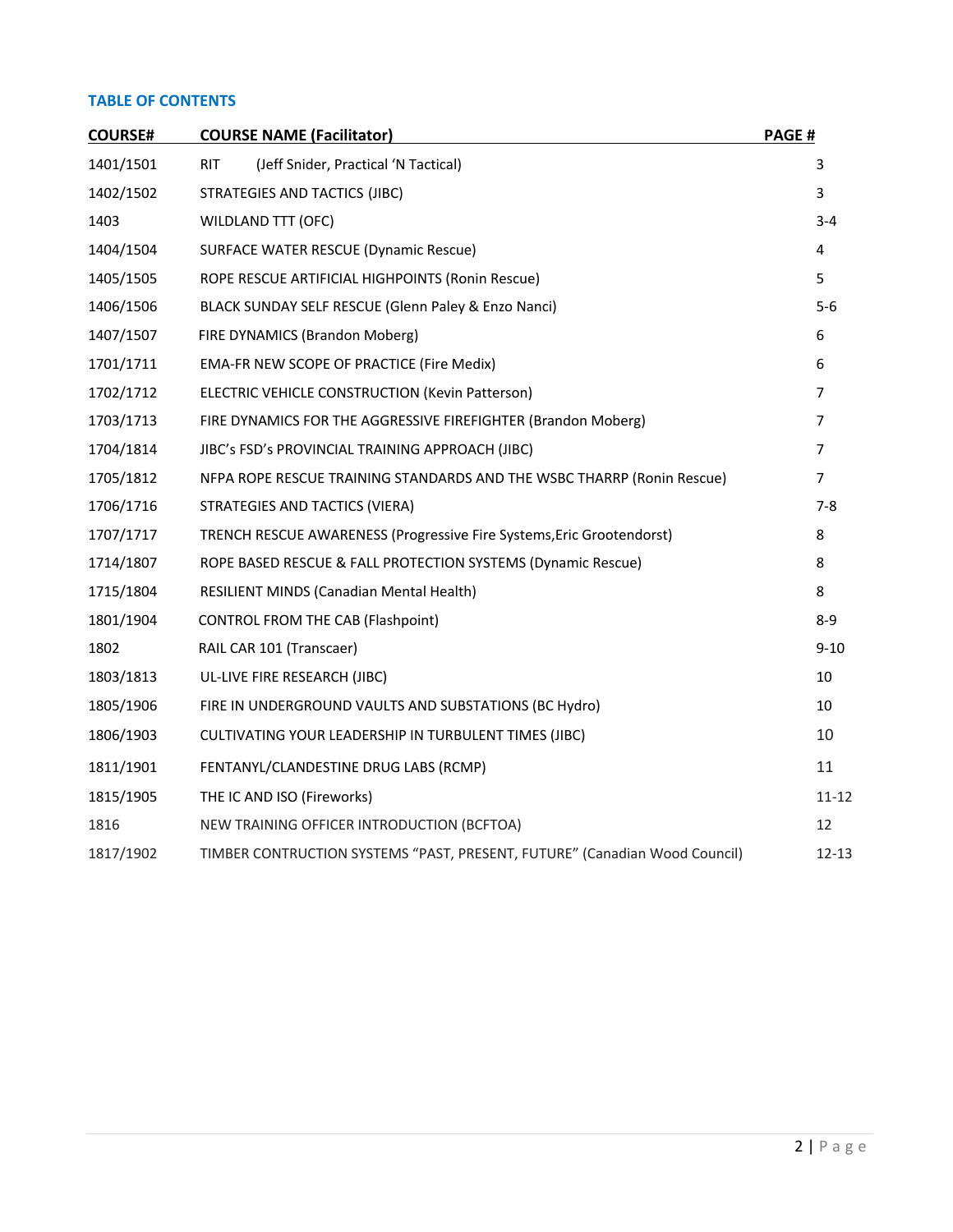# **BIOS AND COURSE DESCRIPTIONS**

## **1401 & 1501 - RIT – Practical 'N Tactical, Jeff Snider**

### **Dates & Times:**

Saturday, May 14, 08:30-16:30, One-day course Sunday, May 15, 08:30-16:30, One-day course

### **Bio: Jeff Snider**

As far as RIT/ Self-rescue, myself and two others initiated and developed the VFRS RIT program and I was a lead "Train-thetrainer" instructor on the initial rollout. I have instructed RIT/Self-rescue for various departments across Western Canada and in Mexico.

I was also part of the committee that developed the Lower Mainland "Mayday Procedure" in 2020.

### **Required student equipment:**

Mandatory equipment:

- turnout gear
- gloves
- helmet
- 1x 24' 1" tubular webbing
- SCBA with full cylinder

Suggested gear:

- large water bottle
- hand towel
- spare base layer t-shirt, socks, etc.
- notebook.

No pre-work required

## **1402 & 1502 – Strategies and Tactics - JIBC**

#### **Dates & Times:**

Saturday, May 14, 08:30-16:30, One-day course Sunday, May 15, 08:30-16:30, One-day course

#### **Required student equipment:**

-PPE is required

## **1403 – WSPP-WFF1 Trainer - OFC**

### **Dates & Times:**

Day-1 - Saturday, May 14, 08:30-16:30, Two-day course Day-2 – Sunday, May 15, 08:30-16:30.

**Course Description:**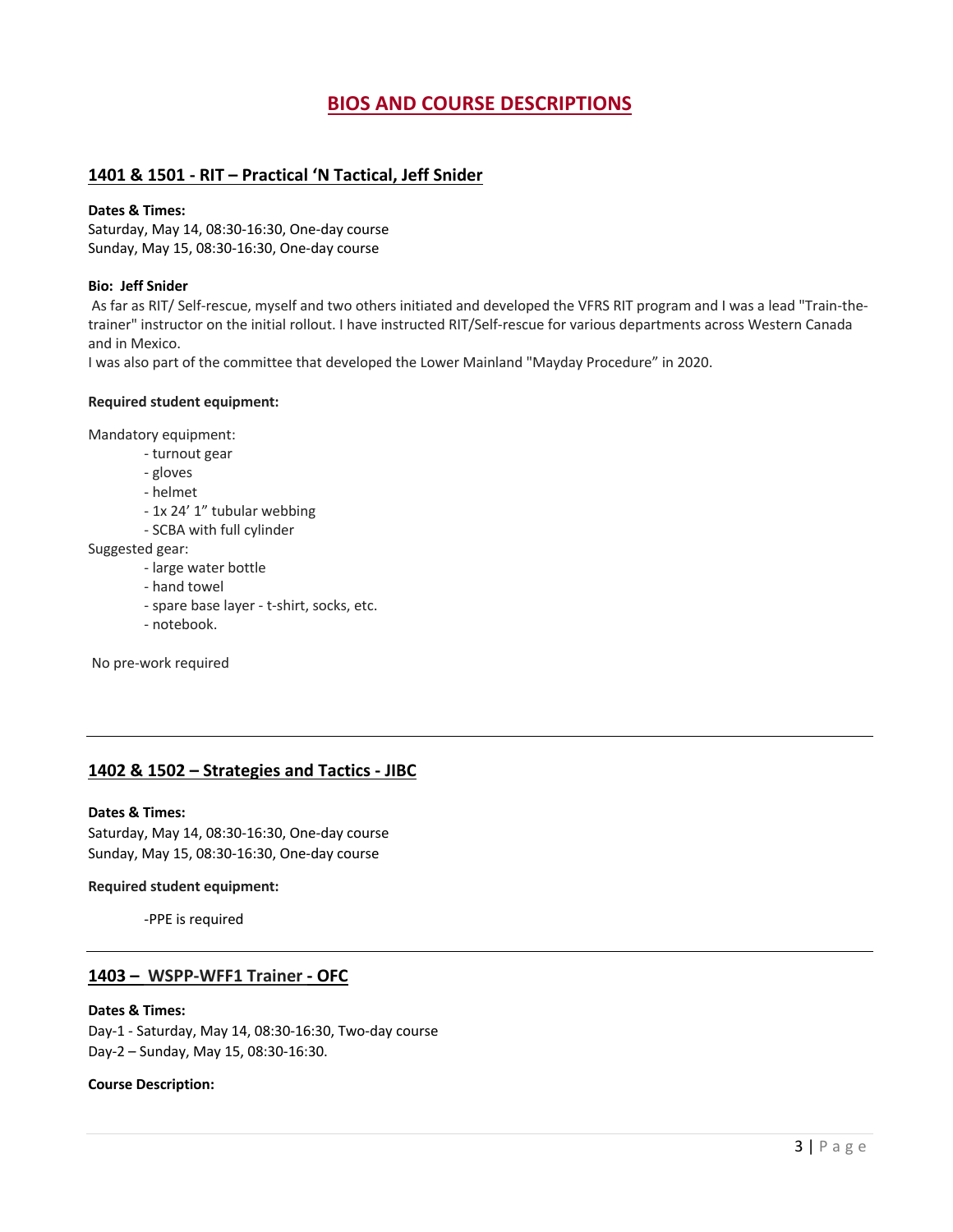This course is two full days and takes the place of the S-100 and S-185 and is intended for trained structural firefighters only. It is a combination of classroom instruction and practical exercises and the students will be given all the course material to instruct the firefighters within their respective departments. This course is one of the requirements for members to be deployed provincially either on an Engine or a Tender.

## **1404 & 1504 – Surface Water Rescue – Dynamic Rescue**

### **Dates & Times:**

Saturday, May 14, 08:30-16:30, One-day course Sunday, May 15, 08:30-16:30, One-day course

### **Course Description:**

This course is for personnel who operate and search in still or moving water environments, classified as low to medium risk, or who may be involved in a support function to a water/flood rescue technician or team.

- Surface Water Rescue Overview
- Shore Based Rescues
- Physical Standards
- Self-Rescue
- Water Based Rescues
- Rescue Boat Overview
- Basic Operation
- Removals
- Boat Based Rescues

#### **Student equipment required:**

Students will require PPE based on the weather conditions. Wet suit or dry suit may be required.

#### **Bio for John Dennis**

John Dennis is one of three managing partners for Dynamic Rescue Systems and serves on its board of directors. John is Dynamic Rescues Chief of Operations and is responsible for all the company's training and standby operations, He also oversees Dynamics consulting division and plays a key role in the continued development of strategic relationships with BC's Fire Service.

Prior to Dynamic Rescue, John was the Assistant Chief of Operations for Vancouver Fire & Rescue Services and was responsible for the management of day-to-day operations. John also served as Acting Task Force Leader/Operations Chief for Canada Task Force #1. Through 33 years on the fire floor he was instrumental in the development of many of Vancouver's Technical Rescue programs. John currently sits on NFPA 1006, 1670 (soon to be NFPA 2500), and NFPA 350 .

#### **BIO-Aaron Kozak**

#### **Experience**

Aaron joined Dynamic in 2013 bringing with him extensive experience and knowledge. He is a highly qualified instructor that specializes in swift water rescue and aquatic emergencies. He has worked and instructed rescue in fast moving rivers, open water, lakes and indoor aquatic facilities for the last 20 years. Aaron also specializes in technical rope rescue in both wilderness and industrial settings including tower cranes. Aaron has been employed by Calgary Fire & Rescue since 2007. He is currently a Training Officer with the Technical Rescue Teams Division and is heavily involved in course development and training new team members on both the Tech Rescue Team and Aquatic Rescue Team.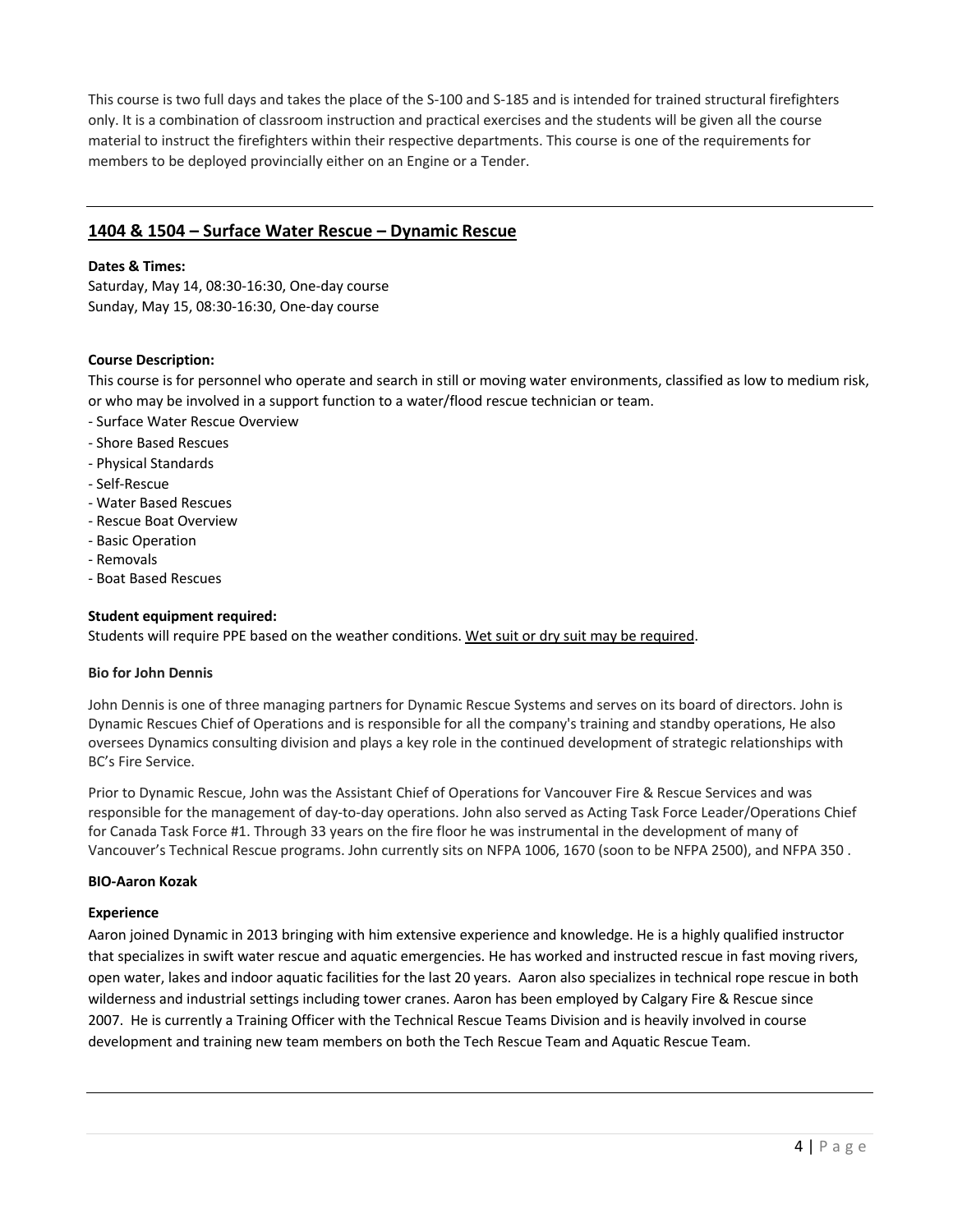# **1405 & 1505 – Rope Rescue Artificial Highpoints – Ronin Rescue**

## **Dates & Times:**

Saturday, May 14, 08:30-16:30, One-day course Sunday, May 15, 08:30-16:30, One-day course

# **1406 & 1506 – Black Sunday Self Rescue – Glenn Paley & Enzo Nanci, Kelowna Fire**

### **Dates & Times:**

Saturday, May 14, 08:30-16:30, One-day course Sunday, May 15, 08:30-16:30, One-day course

Instructors: Glenn Paley, Training Officer Kelowna Fire Department Enzo Nanci, Assistant Training Officer Kelowna Fire Department

The major catalyst for self- rescue devices becoming more widely used in the Fire Service was the Black Sunday Incident involving the FDNY on January 23<sup>rd</sup>, 2005 where 3 firefighters were forced to jump from a fourth-floor window to the ground below after being trapped by fire below them. Two of them died that day and one of them would later perish. One of the NIOSH report recommendations from this incident was escape ropes and bailout training for firefighters. Since that time the FDNY has invested in self-rescue devices for all its members. At the Kelowna fire department, we had a near miss incident where four firefighters were trapped on the third floor of a wood frame building under construction with fire below them. At that time, we did not have self-rescue devices and were able to rescue these members with a 35-foot ground ladder. During the rescue, the tip of this fully extended ladder just made it to the balcony floor with no rungs remaining.

## **During this course the following information will be covered.**

- Classroom Portion
	- o FDNY Black Sunday and Kelowna Fire Department near miss incidents explained. Both of these incidents resulted in these fire departments investing in self-rescue equipment for their members.
	- o Types of self-rescue devices in the fire service.
	- o Explanation of components of self-rescue kit.
	- o NFPA standards relating to self-rescue devices.
- Hands on Portion
	- o Instruction on how to load rope, hook, and descent control device into turn out gear or bag.
	- o Mayday procedure and clearing window for bail out.
	- o Instruction on how to safely use descent control device.
	- o Instruction on various anchoring techniques for bail outs including the following:
		- Hook on windowsill
		- Tool in wall
		- § Hook into floor
		- Hook into wall stud
		- Remote anchoring including pros and cons
	- o Students to practice multiple bail out attempts using the various anchor techniques listed above.

## **Bio for Training Officer Glenn Paley**

Glenn has been a student of the Fire Service since 1993 when he joined the Kelowna Volunteer Fire Department as a paid-on call member. He spent 2 years living at Fire Station #2 in Kelowna as a live in Firefighter before being hired as a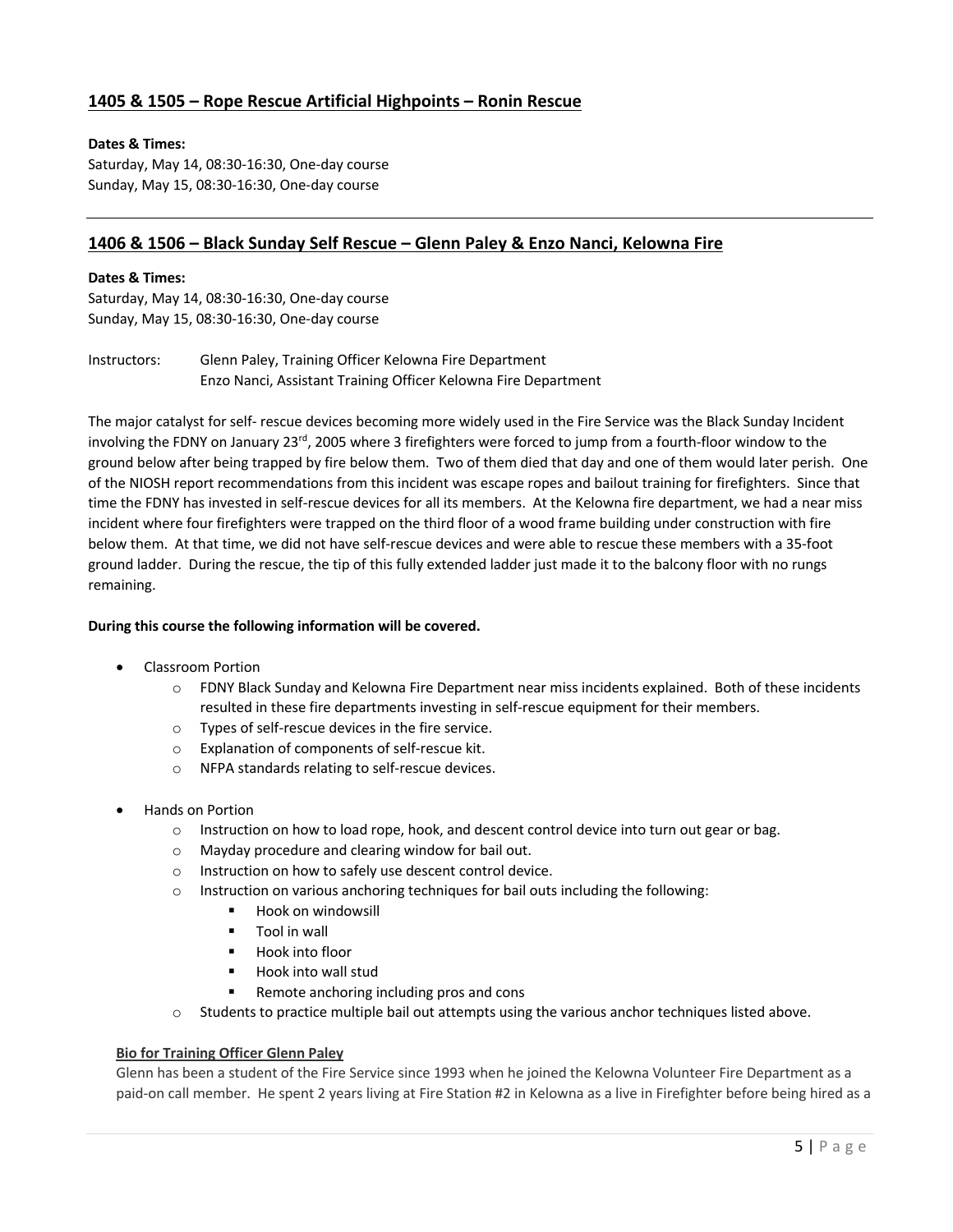full-time firefighter in 1998. Glenn worked as a firefighter out of the four fire stations in Kelowna until 2006 when he was promoted to the Training Officer position. He enjoys instructing Auto Extrication, Emergency Vehicle Operation, Live Fire Training, RIT/Firefighter Rescue, Fireground Survival, Wild Land Firefighting, Incident Command, Marine Rescue, High Rise Firefighting as well as core firefighting skills. He is also a Firefighter I and II evaluator and adjunct instructor with the Justice Institute of British Columbia.

## **1407 & 1507 – Fire Dynamics – Brandon Moberg**

#### **Student equipment required:**

Full PPE, possibly knee pads and SCBA

### **Brandon Moberg Bio**:

Brandon started as a career firefighter in 2006 in North Vancouver. In 2012 he became an instructor in the field of Fire Behavior. This discipline would not only build a stronger resolve in understanding fire but enhance abilities to be an intellectually aggressive firefighter. Initial training from Fire Chief Ed Hartin (Central Whidbey Island Fire-Rescue) and Ian Bolton (District of North Vancouver Fire Rescue), whom are both considered leaders in the field of Fire Dynamics established strong foundational understanding of fire. The science is all about the "why". Putting that "why" into action, and enhancing firefighters decision-making abilities, builds more effective and aggressive firefighters. He strives to pass on what has been shared with him and looks forward to any opportunity to talk fire.

## **Trevor Edmonds Bio:**

Trevor Edmonds is a Captain in the District of North Vancouver, where he has worked for 20 years. He has been a Fire Behavior instructor in North Vancouver for over 10 years after first being exposed to science based firefighting tactics in New South Wales by John McDonough and then learning from Ian Bolton and Ed Hartin. Trevor enjoys teaching to help firefighters ensure fireground strategies and tactics are safe, effective and based in a valid understanding of the fire behavior visible on scene at each incident.

# **1701 & 1711 - FR/EMA New Scope of Practice– Fire Medix**

#### **Dates & Times:**

Tuesday, May 17 @ 08:30-12:00 Tuesday, May 17 @ 13:00-16:30

## **Bio: Derek Salisbury**

Derek is an Acting Captain/Paramedic with a large lower mainland fire department. His career began with the Chemainus Fire Department as a junior firefighter at 16 years old which began his passion for fire-based pre-hospital care.

As the owner of Firemedix, he assists over 100 fire departments with his EMA licensing approved First Responder and EMR program and is the official First Responder trainer for the Vancouver Canucks.

In response to COVID, Derek and Firemedix created his own NFPA 1001 program that includes FF1/FF2/Hazmat Awareness and ops.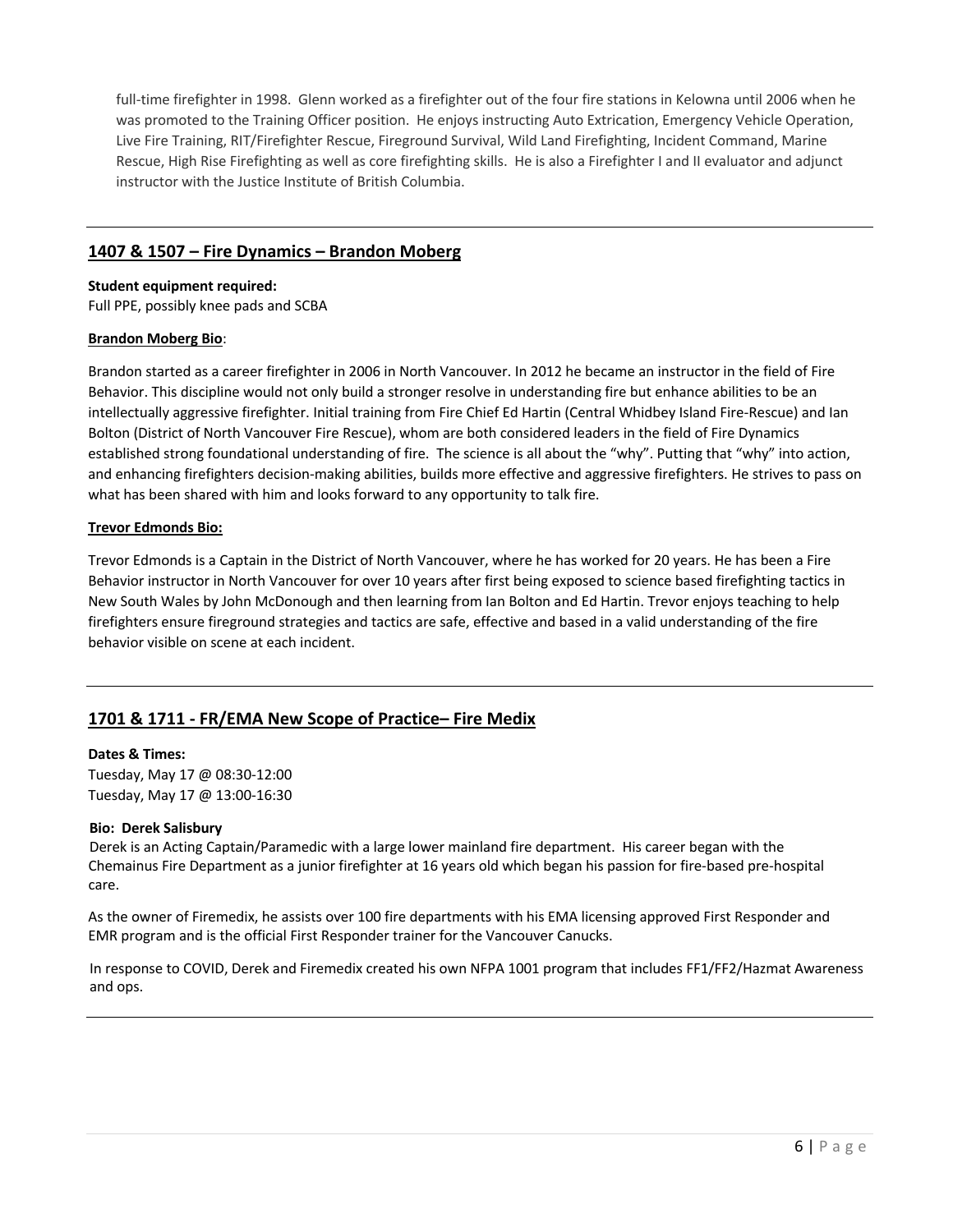## **1702 & 1712 – Electric Vehicle Construction – Kevin Patterson**

### **Dates & Times:**

Tuesday, May 17 @ 08:30-12:00 Tuesday, May 17 @ 13:00-16:30

## **1703 & 1713 – Fire Dynamics for the Aggressive Firefighter – Brandon Moberg**

## **Dates & Times:**

Tuesday, May 17 @ 08:30-12:00 Tuesday, May 17 @ 13:00-16:30

## **1704 & 1814 – JIBC's FSD's Provincial Training Approach - JIBC**

### **Dates & Times:**

Tuesday, May 17 @ 08:30-12:00 Wednesday, May 18 @ 13:00-16:30

## **1705 & 1812 – NFPA Rope Rescue Training Standards & the WSBC THARRP – Ronin Rescue**

### **Dates & Times:**

Tuesday, May 17 @ 08:30-12:00 Wednesday, May 18 @ 13:00-16:30

# **1706 & 1716 – Strategies and Tactics - VIERA**

#### **Dates & Times:**

Tuesday, May 17 @ 08:30-12:00 Tuesday, May 17 @ 13:00-16:30

#### **Bio: Steve Wright**

Steve Wright has been a student of the fire service for over 30 years. After recently retiring from Port Coquitlam Fire & Emergency Services as the Deputy Fire Chief of Operations he joined the Office of the Fire Commissioner at Emergency Management B.C. as a Fire Services Advisor.

For much of his career Steve has been active in the greater fire service by conducting research and providing training, program coordination, consulting, instructional design, and curriculum development. He has worked with various emergency services organizations and private companies including: Vancouver Island Emergency Response Academy (VIERA), FireWorks Consulting, Champions Fire College, First Nations' Emergency Services Society (FNESS) and the Justice Institute of B.C.

Steve has completed the Justice Institute of B.C. Fire Officer Certificate Program and has a Diploma in Fire Service Leadership and Public Administration. He is a Certified Canadian Fire Investigator (CCFI-C) and holds a Chief Fire Officer (CFO) and an Executive Chief Fire Officer (ECFO) designation from the Canadian Association of Fire Chiefs.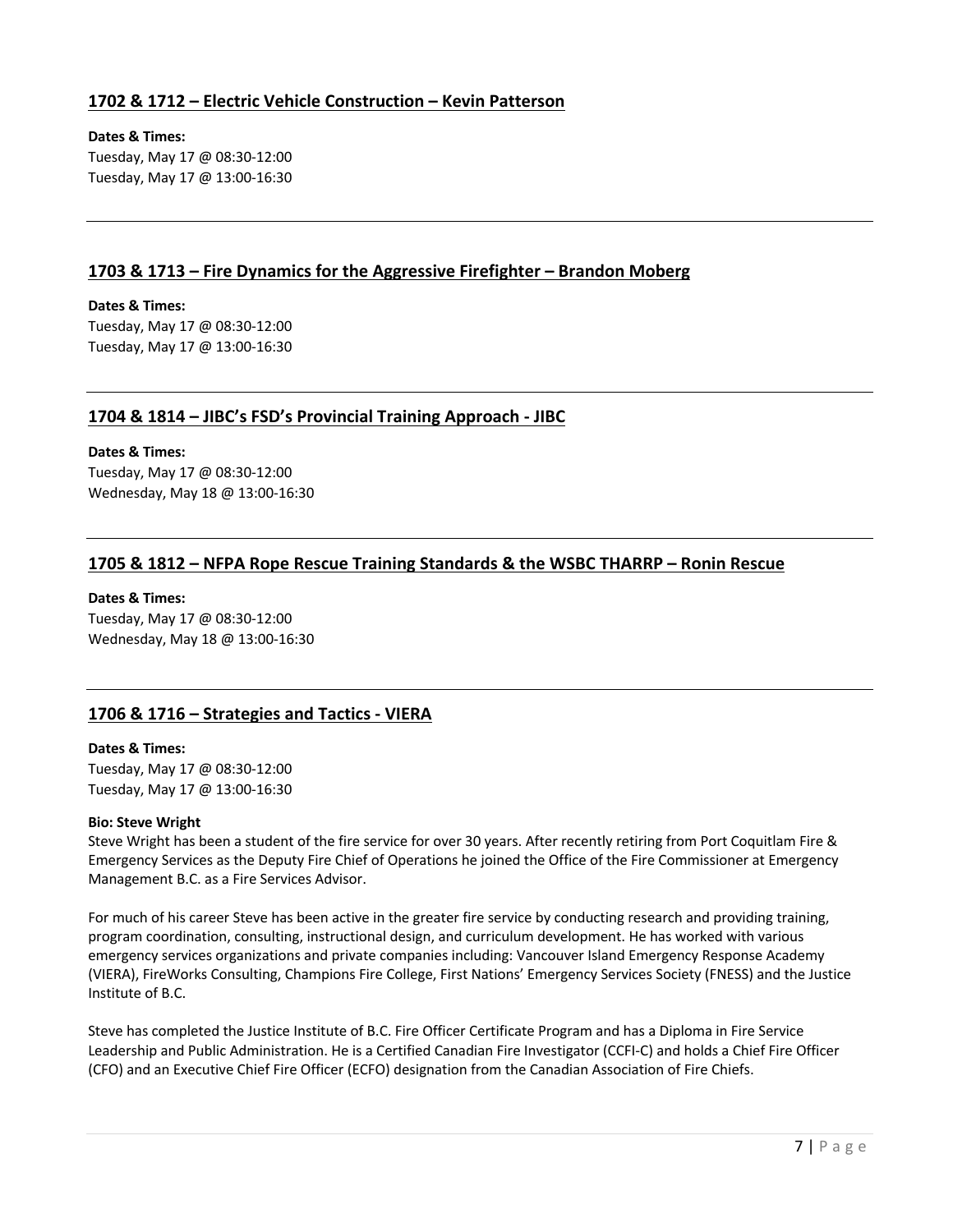# **1707 & 1717 – Trench Rescue – Progressive Fire Solutions, Eric Grootendorst**

### **Dates & Times:**

Tuesday, May 17 @ 08:30-12:00 Tuesday, May 17 @ 13:00-16:30

### **Instructor Bio: Eric Grootendorst**

Eric is a veteran firefighter with the City of Vancouver, in British Columbia, Canada. Eric spent over a decade on Vancouver's busy downtown east side with 1 company and the Special Operations team. Eric has been involved with special operations for most of his career and has held many positions within this specialty. Eric is also a member of Canada Task Force  $1 -$ Heavy USAR where he has served as rescue team member, team lead, and Lieutenant of Operations. Currently, Eric is the Captain of Operations for CANTF1. In this position Eric works with EMBC, Public Safety Canada, the Canadian Armed Forces, the United Nations, and FEMA. Eric is responsible for training, deployments, and the daily operations of CANTF1. Eric has taught fire departments across Canada, and has instructed for Dynamic Rescue Systems and the JIBC. Eric was the lead instructor for the JIBC's technical rescue program and was responsible for curriculum development and accreditation. Eric is a primary committee member on the NFPA 1670, 1402 and 1403 standards. Eric is the director of Progressive Fire Solutions Ltd, which provides training and consulting in the various fields of special operations including trench, structural collapse, and urban search and rescue.

# **1714 & 1807 – Rope Based Rescue & Fall Protection – Dynamic Rescue**

### **Dates & Times:**

Tuesday, May 17 @ 13:00-16:30 Wednesday, May 18 @ 08:30-12:00

# **1715 & 1804 – Resilient Minds – Canadian Mental Health**

## **Dates & Times:** Tuesday, May 17 @ 13:00-16:30

Wednesday, May 18 @ 08:30-12:00

# **1801 & 1904 – Control From the Cab - Flashpoint**

## **Dates & Times:**

Wednesday, May 18 @ 0930-1200 Thursday, May 19 @ 08:30-12:00

#### **Bio for Kyle Doerksen:**

Proud to Captain Engine 1 crew out of Town Centre Station as part of Coquitlam Fire/Rescue. Contributed to the JIBC for 18 years as fire starter, instructor, curriculum developer and subject matter expert. Lectured internationally, privately around BC and as part of the annual BCFTOA conference on fire behaviour, reading smoke, size-up, line-of-duty deaths, roof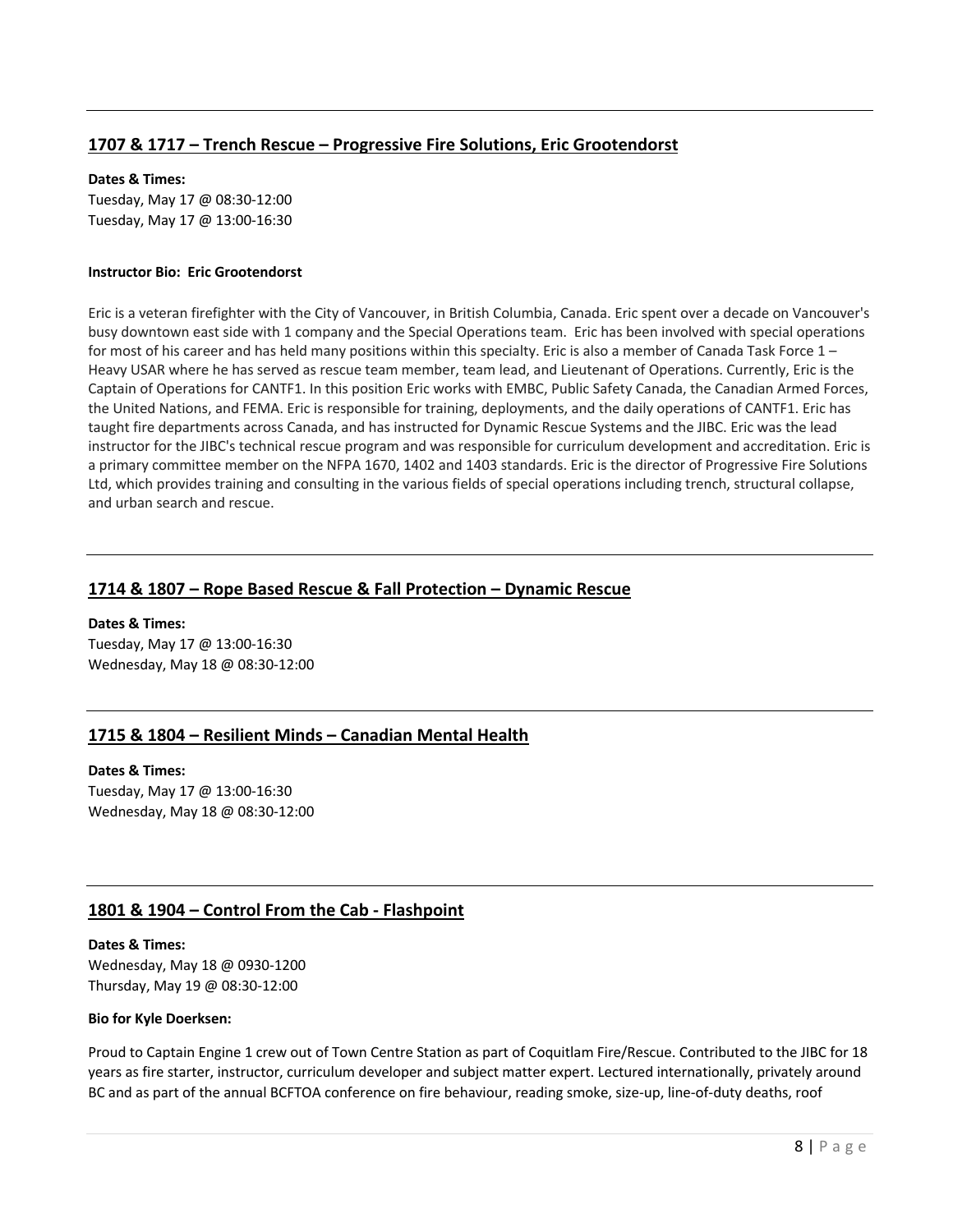operations and near-miss investigations. Love the job, but equally passionate about riding bikes, playing music, outdoor adventure, food, family & friends.

## **Course Description:**

Recent experiences have enlightened me to the value of establishing an incident command post inside the cab of a vehicle during fire operations. This concept is not new, but new to some. If you've ever thought about taking command in the cab and/or are considering such a concept for your team, then this presentation is for you. We'll discuss why, what, when, how and where to take command in the cab. This class will be comprised of 2 one-hour parts with a single break in the middle. 6. Would you be willing to share your presentation with students

# **1802 – Rail Car 101 - Transcaer**

## **Dates & Times:**

Wednesday, May 18 @ 08:30-12:00

**Title of Presentation:** Railway Safety 101 and Introduction to CERFLIT (description below)

**Rail Safety 101** – Safety awareness for First Responders related to responding to rail incidents and working safely around railways.

**Introductory Awareness to Canadian Emergency Response to Flammable Liquid Incidents in Transport (CERFLIT)** with the goal to assist Canadian firefighters attain the competencies outlined in Transport Canada's *Competency Guidelines for Responders to Incidents of Flammable Liquids in Transport, High-Hazard Flammable Trains*

### **Bio: Curtis Myson, Railway Association of Canada**

As the Railway Association of Canada's Transportation of Dangerous Goods Specialist in Western Canada, Curtis combines nearly four decades of experience as a first responder and railroader to make Canadian rail even safer.

The role takes him across Canada and North America as he works with employees of RAC's member railways and first responders to promote safe transportation of dangerous goods, training, and incident response.

Mr. Myson is a Tank Car Specialist and Highway Emergency Response Specialist. He has NFPA 472 Accreditation from Awareness to Technician, Specialist, and Incident Command. He is an NFPA 1041 Level II Fire Services Instructor and has other NFPA accreditations including: NFPA 1001: Firefighter, NFPA 1002: Apparatus Operator, NFPA 1003: Airport Firefighter, NFPA 1051 Wildland Firefighter, NFPA 1081 Industrial Firefighter and some NFPA 1021 Officer Courses (Incident Command and Major Emergency Planning).

Mr. Myson is an active TRANSCAER Committee member for Prairie and BC Regions. He is currently active on the Safety Training Tank Car Committee which is currently developing a new safety training tank car for Canada. Curtis has been recognized with a National Service Award and Merit Award for his work with TRANSCAER.

Mr. Myson is actively engaged on working groups creating Canadian Emergency Response for Flammable Liquids Incidents in Transportation (CERFLIT) as well as instructing Awareness, Level II and III training.

## **Bio: Douglas Kittle B.SC, BC Regional TRANSCAER Coordinator; President of Practical Preparedness Services**

Doug's career in oil and chemical spill preparedness and response started with Environment Canada in 1977 and continued with Transport Canada as a Remedial Measures Specialist and Dangerous Goods Inspector until 2010. He continues to work as a Dangerous Goods Specialist with his own company helping to prepare companies responding to spills and dangerous goods compliance.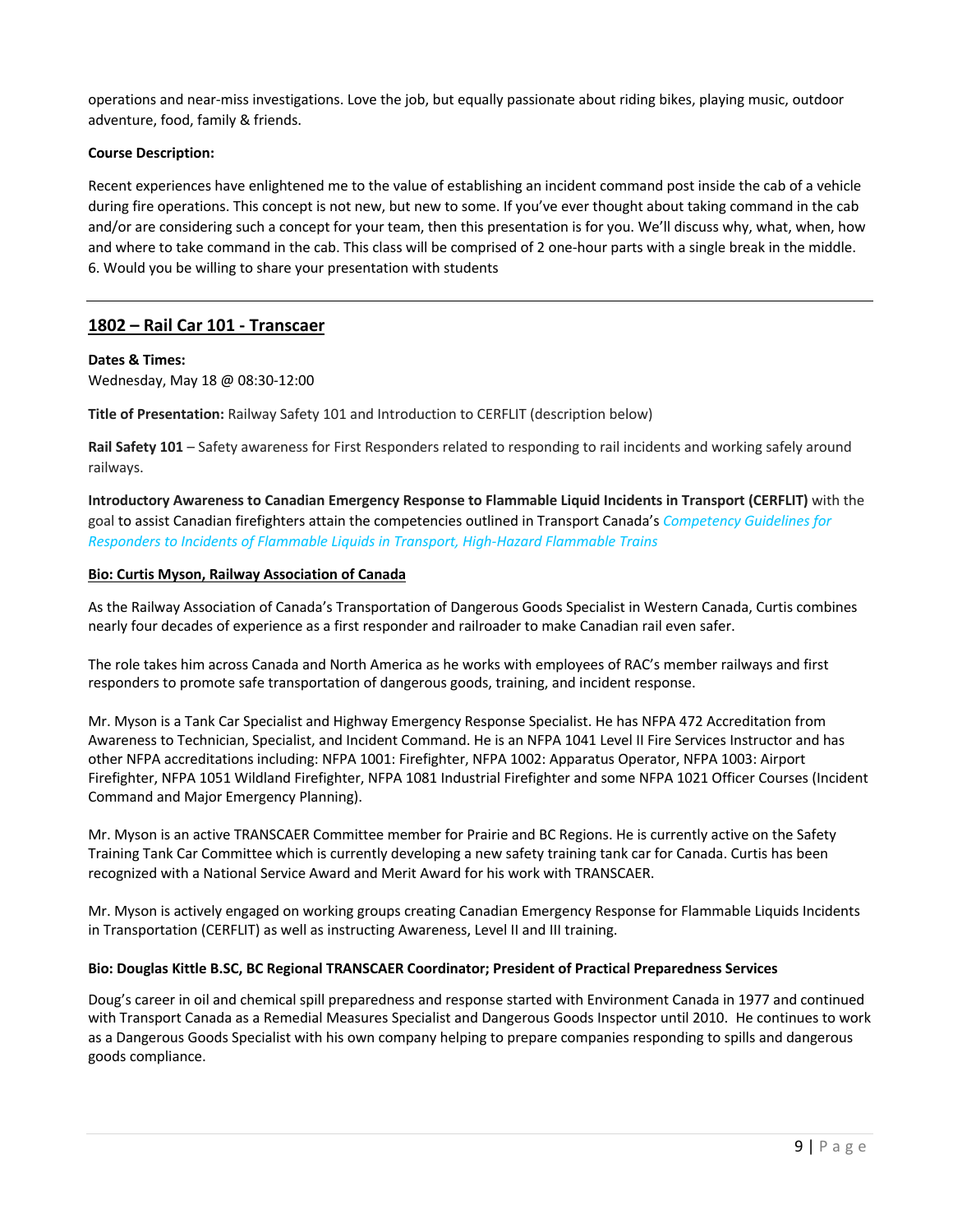He has received a variety training on emergency response issues. He is a certified tank truck and tank car specialist with experience in responding to a range of dangerous goods accidents from asbestos to zinc concentrate. Including pipeline, marine, road and rail emergencies.

Doug also was responsible for the development and implementation of the Emergency Response Assistance Plan program for Transport Canada. This is aimed at providing first responders with access to resources and expertise to help in transportation emergencies in their community.

He was the Manager of Transport Canada's dangerous goods and rail preparations for the 2010 Winter Olympics in Vancouver. Being embedded with the Integrated Security Unit he provided the risk model and control measures for the safety of dangerous goods during the event.

Currently he is the BC Regional TRANSCAER Coordinator (Transportation Community Awareness and Emergency Response) promoting access to free training for first responders along transportation corridors. Since leaving Transport Canada he has volunteered to assist with that training in various communities around BC.

## **1803 & 1813 – UL-Live Fire Research – JIBC**

## **Dates & Times:**

Wednesday, May 18 @ 08:30-12:00 Wednesday, May 18 @ 13:00-16:30

## **1805 & 1906 – Fire in Underground Vaults & Substations – BC Hydro**

#### **Dates & Times:**

Wednesday, May 18 @ 08:30-12:00 Thursday, May 19 @ 08:30-12:00

# **1806 & 1903 – Cultivating Leadership in Turbulent Times - JIBC**

### **Dates & Times:**

Wednesday, May 18 @ 08:30-12:00 Thursday, May 19 @ 08:30-12:00

## **Course Description:**

The JIBC is excited to offer a very informative and interactive session with several experienced Chief Officers discussing about their leadership challenges and how they manage during turbulent times. The Chief Officers are representatives from different sized/make-up fire departments. We are extremely pleased to confirm that the following Chief Officers will be sharing their leadership experiences:

- *Small volunteer*-Fire Chief Dan Golob- Chetwynd Volunteer Fire Department
- *Medium composite*-Deputy Chief Brad Gaudette- Abbotsford Fire Rescue Service
- *Large urban*-Deputy Chief John Lehmann- Surrey Fire Service.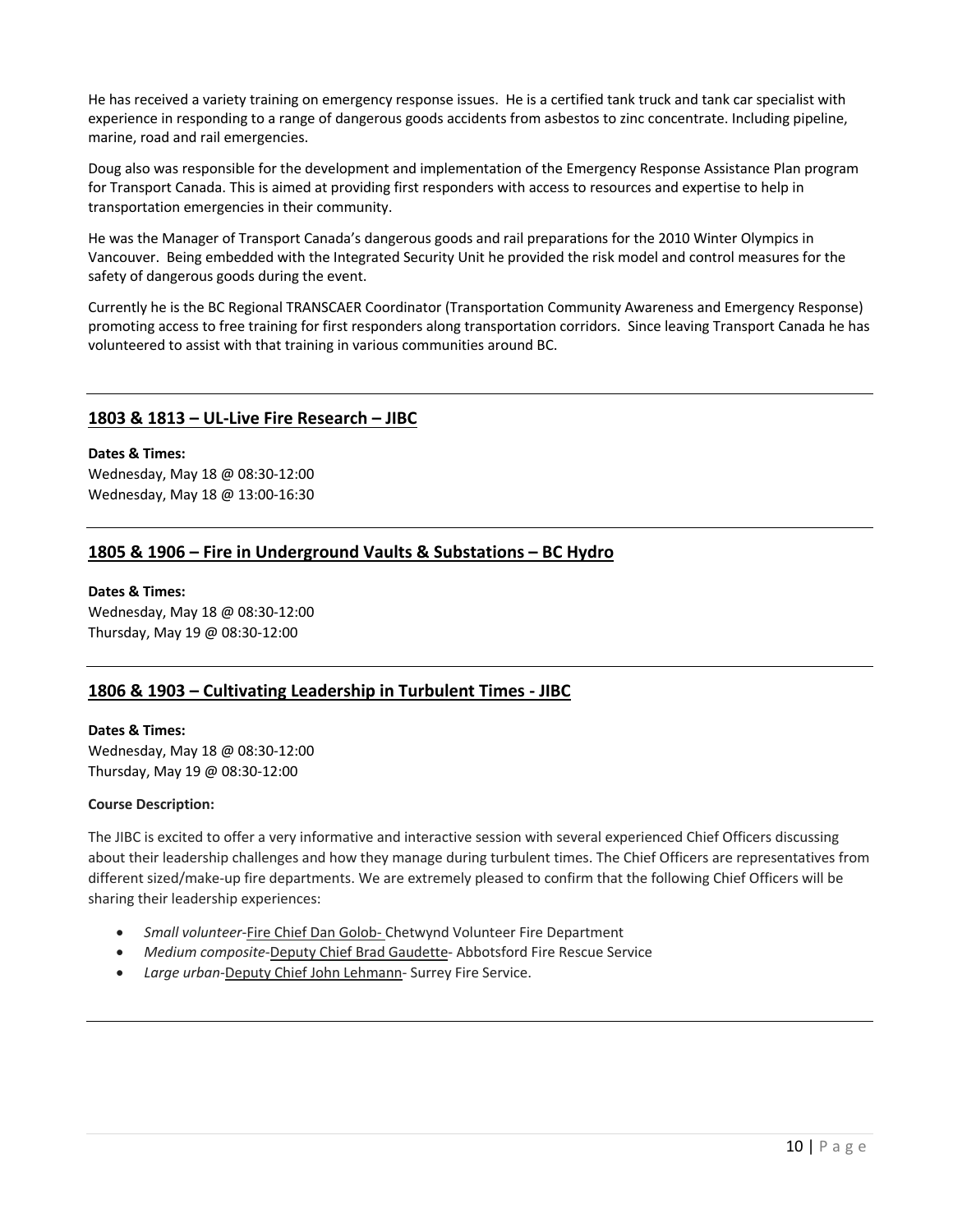# **1811 & 1901– Fentanyl/Clandestine Drug Labs – Mike McNab, RCMP**

#### **Dates & Times:**

Wednesday, May 18 @ 13:00-16:30 Thursday, May 19 @ 08:30-12:00

Topics that we will be covering Clandestine Drug Labs Awareness, Extraction Labs, Current Trends, Fentanyl Labs

## **1815 & 1905– The IC and ISO – Fireworks**

## **Dates & Times:** Wednesday, May 18 @ 13:00-16:30 Thursday, May 19 @ 08:30-12:00

### **Firefighter Safety – the Role of the ISO and the IC.**

### **What to know/understand, what to look for, and how to address safety concerns/issues.**

As you're well aware, the primary concern in the fire service is that of the safety of responders, both on the fire ground, or at other emergency incidents. Having said that, and in an effort to ensure that our firefighter's safety is always first and foremost on the fire ground, one of the key areas of discussion and understanding for our Training Officers, Company Officers, and Chief Officers, is a thorough understanding of the application of the Incident Command System (ICS), and more importantly the role of Command function – the IC.

One of the primary responsibilities of this role is that of firefighter safety, thus the Command Staff position of Incident Safety Officer – the ISO.

To ensure the safety of our firefighters, it is important that we understand this critical relationship between the IC and the ISO. How should their roles work together on the fire ground? What is the role of the ISO in terms of the Command function and the ultimate safety of responders?

This presentation will involve a detailed discussion about the Role of the ISO and their relationship with the IC in terms of the responsibility for ensuring the safety of our responders.

Why does the NFPA 1521 Standard require FO-I qualification as a prerequisite for the role of the ISO? What does WorkSafeBC (WCB) say about FF safety, about Rapid Intervention?

When an ISO, how well do your members know/understand risk analysis/management, your resource capabilities, strategic and tactical decision making, and personnel accountability?

Let's challenge these thoughts with some healthy discussion and keep our firefighters safer.

#### **Bio: Wayne Humphrey**

Wayne is a 44-year veteran of the fire service, retired from the Vancouver Fire & Rescue Services after a 31-year career serving in fire suppression as Lieutenant, Captain, and Battalion Chief. He also worked extensively with Vancouver Fire's training division as an Instructor, Training Officer, and Division Chief.

Based on his work in both roles he has extensive experience in fire rescue emergency operations, specialty teams, training and development, facilitation, and project creation and management.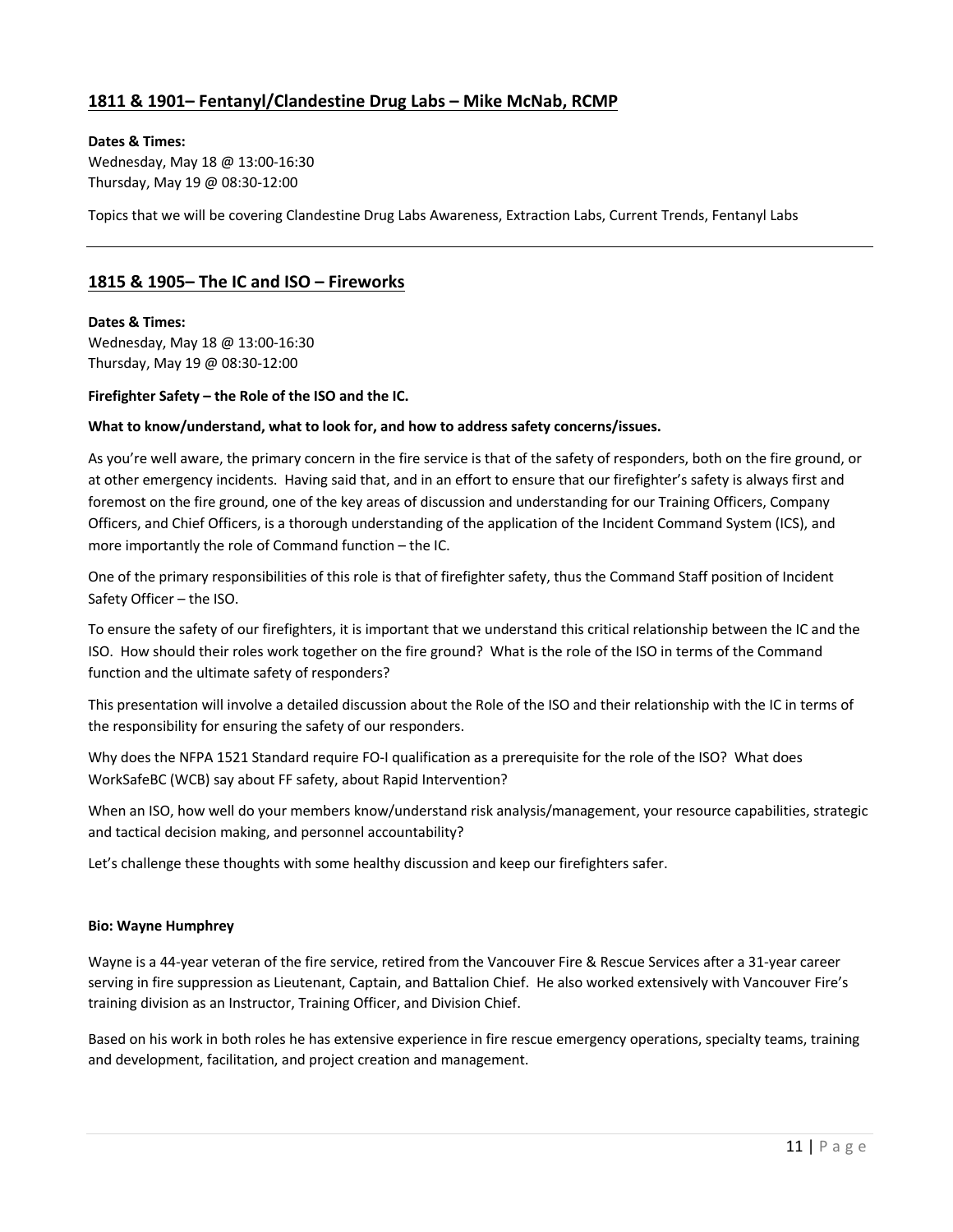He is passionate about building superior expertise amongst the fire service as a whole and fire officers/command officers in particular; a hands-on fire and rescue practitioner, an experienced trainer and facilitator, he pursues his goals with energy and determination.

Wayne has worked very actively developing in-house Firefighter and Fire Officer Development seminars and programs for various career and volunteer/POC fire departments throughout the province, enhancing the skills of officers and firefighters in municipal and rural areas with customized, locally delivered training and education. These seminars and programs are designed to meet the requirements of the BC Structural Firefighters Training Standards (Playbook) as well as those of other associated NFPA Standards required for ProBoard accreditation processes.

The focus of these programs is on the understanding and application of the ICS as an effective incident management process, it's various functions/roles, along with the integration of risk management and appropriate strategic & tactical knowledge and decision-making for effective tactical operations; as well as the implementation of the key Command Staff role of ISO in ensuring responder safety.

In addition to the many career and paid-on-call departments throughout BC, Wayne and his team of a dozen experienced fire officers have also developed and delivered emergency incident management and strategies & tactics training to the Calgary Fire Department in Alberta, and the Winnipeg Fire Department in Manitoba.

### **Bio: Randy Hebenton**

A 44-year veteran of the fire service, Randy retired from the Vancouver Fire and Rescue Services (VFRS) following a 35-year career serving as a Battalion Chief after many years as a Lieutenant, Captain, and Training Officer.

He worked extensively with training for the department in the New Recruit program, Company Officer, and Battalion Chief training programs as well as other specialty disciplines. Randy is a lead instructor for the FireWorks Consulting Inc. training team in their Fire Officer Development, ICS, Strategies & Tactics, Live Fire, ISO, and RIT programs, as well as having been an adjunct instructor with the Justice Institute of BC.

Randy also served on the VFR&S recruitment panel conducting interviews for career applicants, as well as instructing for many or fire departments throughout British Columbia, Alberta, and Manitoba.

## **1816 – New Training Officer Introduction - BCFTOA**

**Dates & Times:**

Wednesday, May 18 @ 13:00-16:30

# **1817 & 1902 – Timber Construction Systems "Past, Present, Future" – Sukh Johal, Canadian Wood Council**

**Dates & Times:** Wednesday, May 18 @ 13:00-16:30 Thursday, May 19 @ 08:30-12:00

### **Bio: Sukh Johal**